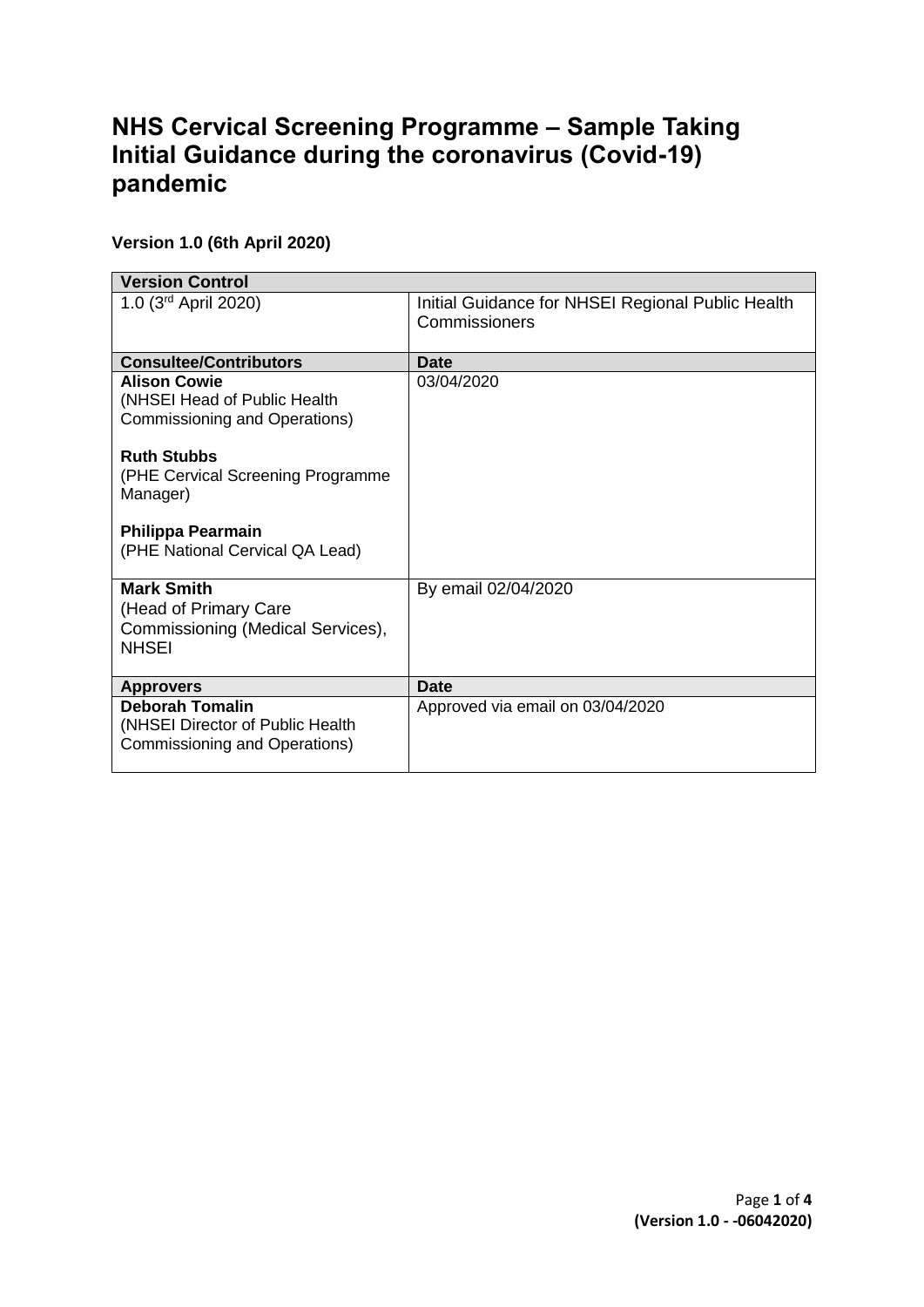### **1. Purpose**

In the light of the continuing COVID-19 incident, NHS England and NHS Improvement as the commissioner of the NHS Cervical Screening Service has worked with Public Health England and other clinical experts to develop initial guidance. This document is to support NHSEI regional public health commissioners with conversations they are having with providers of sample taking services, e.g. GP practices and sexual health services, commissioned as part of the NHS Cervical Screening Programme.

This is initial guidance based on the situation as at  $6<sup>th</sup>$  April 2020. It will be reviewed regularly and updated as necessary in light of the emerging situation.

# **2. Scope**

Sample taking services should aim to sustain a normal cervical screening service. Services are responsible for determining local arrangements for use of personal protective equipment (PPE). This will be informed by national guidance for use of PPE by health and social care workers on COVID-19 [https://www.gov.uk/government/publications/wuhan-novel](https://www.gov.uk/government/publications/wuhan-novel-coronavirus-infection-prevention-and-control/covid-19-personal-protective-equipment-ppe)[coronavirus-infection-prevention-and-control/covid-19-personal-protective-equipment-ppe](https://www.gov.uk/government/publications/wuhan-novel-coronavirus-infection-prevention-and-control/covid-19-personal-protective-equipment-ppe) and recommended PPE for primary, outpatient and community care [https://assets.publishing.service.gov.uk/government/uploads/system/uploads/attachment\\_da](https://assets.publishing.service.gov.uk/government/uploads/system/uploads/attachment_data/file/877599/T2_Recommended_PPE_for_primary_outpatient_and_community_care_by_setting_poster.pdf) [ta/file/877599/T2\\_Recommended\\_PPE\\_for\\_primary\\_outpatient\\_and\\_community\\_care\\_by\\_s](https://assets.publishing.service.gov.uk/government/uploads/system/uploads/attachment_data/file/877599/T2_Recommended_PPE_for_primary_outpatient_and_community_care_by_setting_poster.pdf) [etting\\_poster.pdf\)](https://assets.publishing.service.gov.uk/government/uploads/system/uploads/attachment_data/file/877599/T2_Recommended_PPE_for_primary_outpatient_and_community_care_by_setting_poster.pdf)

# **3. Services Unable to Sustain Normal Service – Frequently Asked Questions**

The following set of frequently asked questions aim to provide support NHSEI public health commissioners with conversations with services **who are unable to sustain** a normal cervical screening service due to the Covid-19 pressures and social distancing requirements. The information applies to all those eligible for cervical screening and is based on the situation as at 3<sup>rd</sup> April 2020 and will be reviewed regularly and updated as necessary in light of the emerging situation.

#### **Should existing cervical screening appointments be cancelled?**

GP practices should reschedule existing cervical screening appointments rather than cancelling, to avoid losing individuals from the system. A practice may wish to reschedule routine screening for up to 6 months and up to 3 months for eligible women on early repeat or screening needed following treatment.

The table below covers the individuals that should be given priority if screening is requested, at the GPs discretion, during the Covid-19 Period however there may be individual cases that do not fall into these categories and GP's can take clinical decisions on managing these and prioritising them on a case by case basis.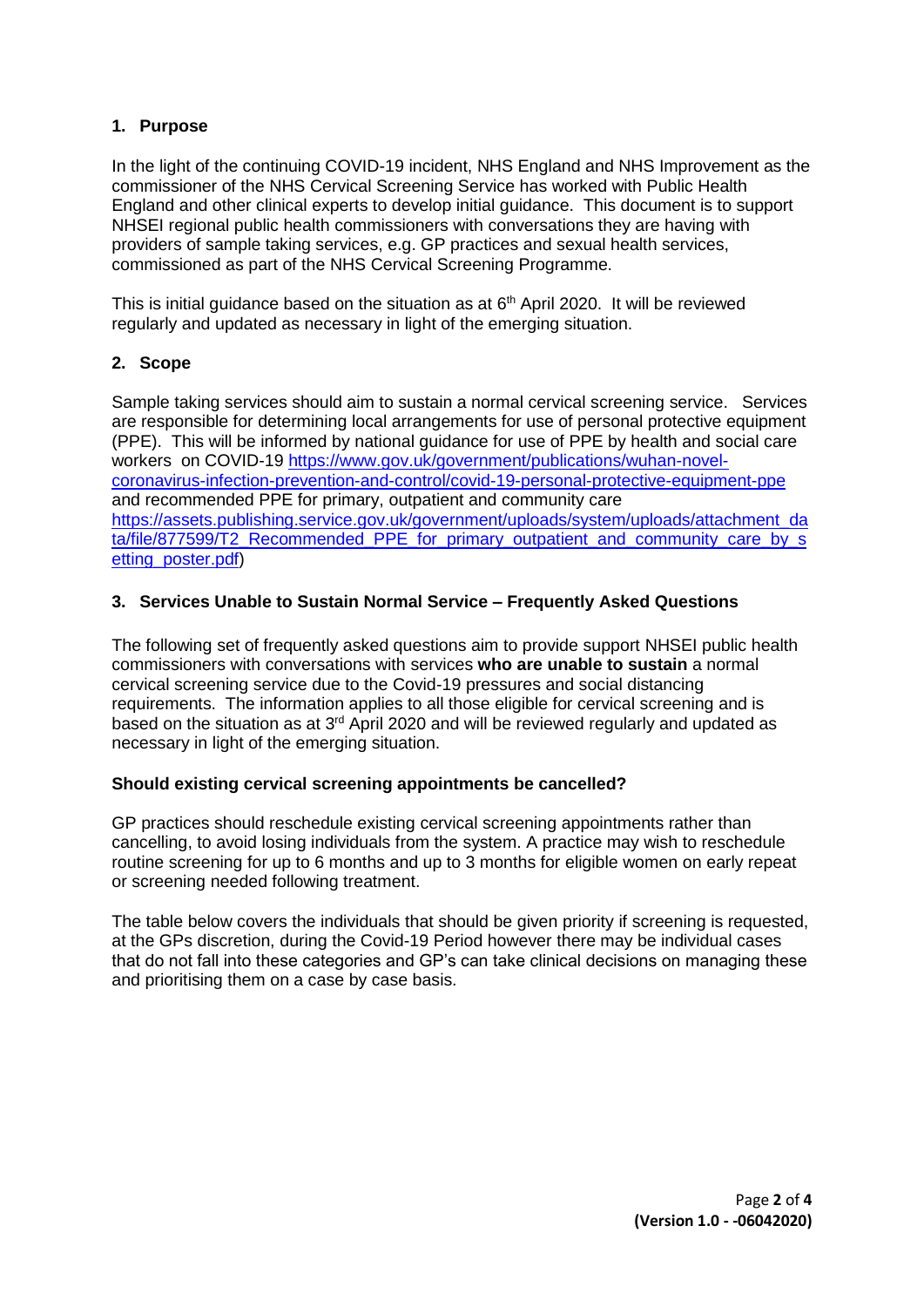| Primary Care – priority women that should be seen on request during COVID-19 period                                                                              |                                                                 |  |
|------------------------------------------------------------------------------------------------------------------------------------------------------------------|-----------------------------------------------------------------|--|
| <b>Description</b>                                                                                                                                               | Suggested guidance                                              |  |
| Women at risk due to history of abnormal results who<br>have failed to attend colposcopy and remain on early<br>recall.                                          | Should be prioritised for screening<br>where this is available. |  |
| Cases where a delay to screening would significantly<br>raise levels of anxiety and have a detrimental effect on<br>the mental health and wellbeing of the woman | Should be prioritised for screening<br>where this is available. |  |

#### **What action should be taken with Prior Notification Lists (PNL) that are in progress / have been received?**

Individuals listed on the PNL should be deferred using the 'Practice Invitation' option. A 6 months deferral is required for routine screening and 3 months for individuals on early repeat or screening needed following treatment. This will enable monitoring of those deferred due to the current situation.

#### **Do we need to offer appointments to women who have recently received their invitation?**

We expect that all GP practices will be limiting non-essential contact with patients until national requirements for social distancing are lifted. To support this approach while reducing the risk of women missing their screening opportunity, we recommend that appointments are offered for a future date. We suggest that you do not cancel appointments without arranging a new date.

#### **Will laboratories accept the samples we have recently taken?**

Samples already taken awaiting collection should be sent to the laboratory without undue delay (within 5 days) to ensure that they can be tested within the vial storage time limit. If local sample collection services are disrupted, you may be asked use alternative methods of transport advised by the cytology service provider.

All samples currently in the system will be reported and result letters will be issued to women as usual.

#### **If individuals pass their 65th birthday whilst waiting for a screening invitation/appointment during the current period of social distancing, will their sample be rejected by the laboratory?**

Sample takers should be aware that women who have passed their  $65<sup>th</sup>$  birthday while waiting for a screening invitation/appointment remain eligible for cervical screening and samples from such women will be accepted by laboratories.

#### **What action should be taken if individuals need a colposcopy referral due to their cervical screening result?**

All individuals requiring referral as a result of their screening test will be referred directly as usual. In light of the current Government advice on Coronavirus, social distancing and the need to support hospital services at this time, colposcopy appointments in some instances may take longer than usual. However, this position will be reviewed on a regular basis.